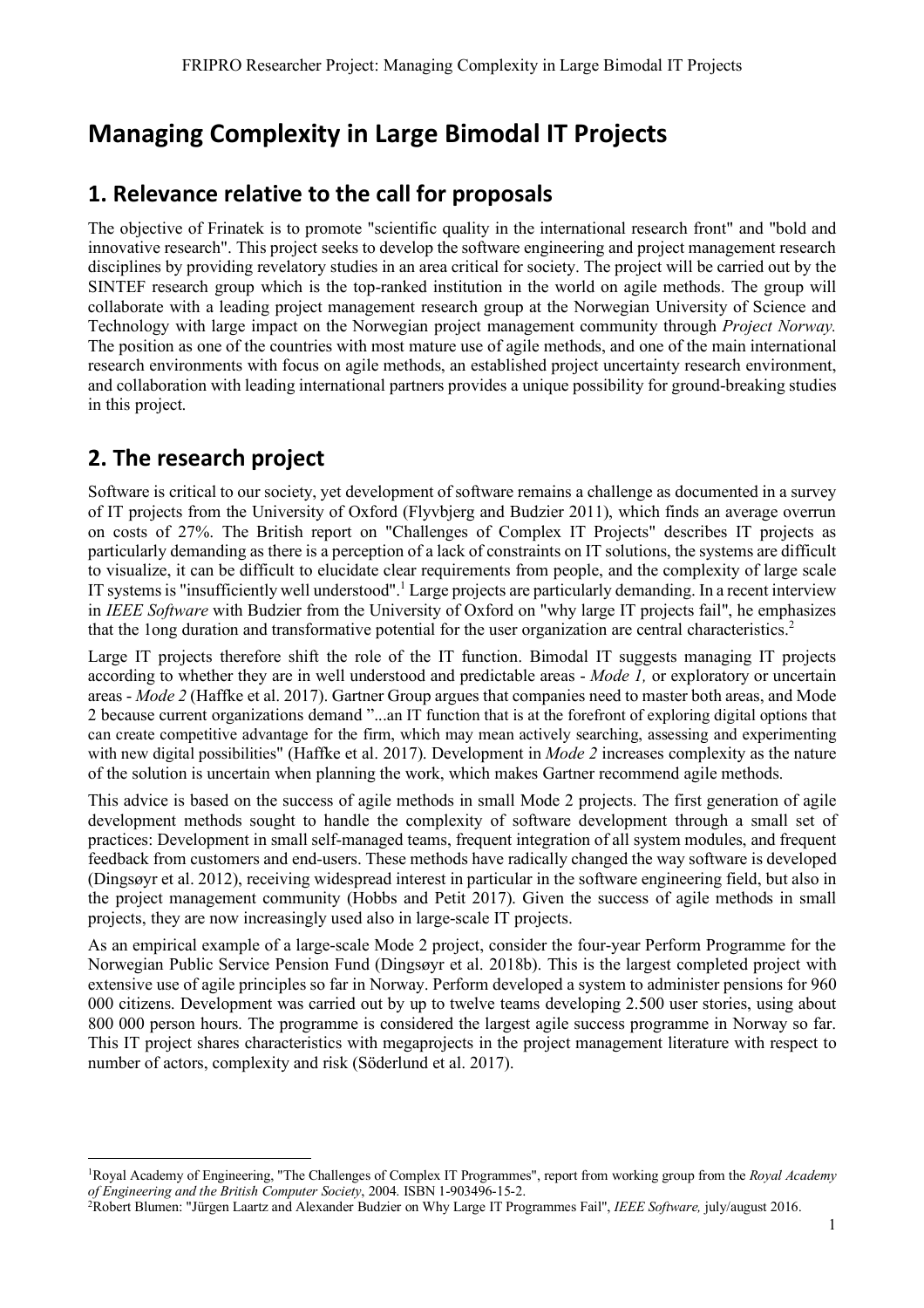

## *Figure 1: Type of area and project size, with large Mode 2 IT projects in top right corner.*

As agile methods are used on large-scale projects, new challenges arise. An international survey on agile adoption<sup>3</sup> indicates that agile methods have primarily been successful in small projects  $(93\%$  success rate, while large projects have a 62% success rate). Many have been critical to applying agile methods in large scale because of lack of focus on software architecture, and because the informal communication in agile methods is not believed to be efficient given the number of people, number of teams and complexity of the product developed. Self-managing teams are central in agile methods, but increased autonomy for teams could increase difficulties in aligning the work of a number of teams. A second generation of agile development methods is emerging which provides practitioner advice, such as the Project Management Institute´s *Agile Practice Guide*  (2017), methods such as *Scaled Agile Framework<sup>4</sup>*, and *Large-Scale Scrum<sup>5</sup>*, in books such as Leffingwell's *Scaling Software Agility* (2007). But there is precious little advice based on scientific studies.

This project seeks to develop new theory to enable better management of large IT projects. We target a particularly challenging domain, namely projects or programs operating in the Mode 2 area, which have an increased complexity due to both uncertainties concerning the work to be done, and to size with respect to number of participants and duration. An indicator of size is the number of teams working on software development. The very-large projects represent extreme cases, and theory relevant for this domain is likely to extend our understanding also of smaller projects. Our focus in this project will be large and very-large Mode 2 projects (see Figure 1). We seek to provide contributions both to the software engineering and project management disciplines.

But why focus on large projects when general advice in the project management and software development communities is to avoid large programmes (Flyvbjerg et al. 2003) and "big software" (Andriole 2017)? Even though the advice is to keep programmes small, it is often impossible to provide value from projects without large scale efforts (as for projects in Table 1). Today, large-scale digital transformations are critical for large corporations and governments. In order to succeed with such transformations, we need information systems development methods that handle the increasing complexity due to project size and degree of transformation of a customer organization. Due to the criticality of these projects, the methods should to a larger degree be based on research. This project will target the following two key challenges for management of large Mode 2 IT projects:

*Team coordination:* as the number of dependencies increase and methods to handle dependencies in small scale have shown to be insufficient in large-scale development with many development teams.

*Uncertainty management:* as Mode 2 projects focus on areas of uncertainty and need approaches which can blend traditional project management methods with new approaches to handle uncertainty in agile methods.

By focusing on these two challenges, our project will be interdisciplinary in nature, bridging the software engineering and project management disciplines. The ambition is to provide revelatory studies of high relevance to IT practitioners and managers of knowledge-based projects in general.

 <sup>3</sup>Scott Ambler: Agile Adoption Rate Survey 2008, http://www.ambysoft.com/surveys/agileFebruary2008.html 4http://www.scaledagileframework.com/

<sup>5</sup>http://less.works/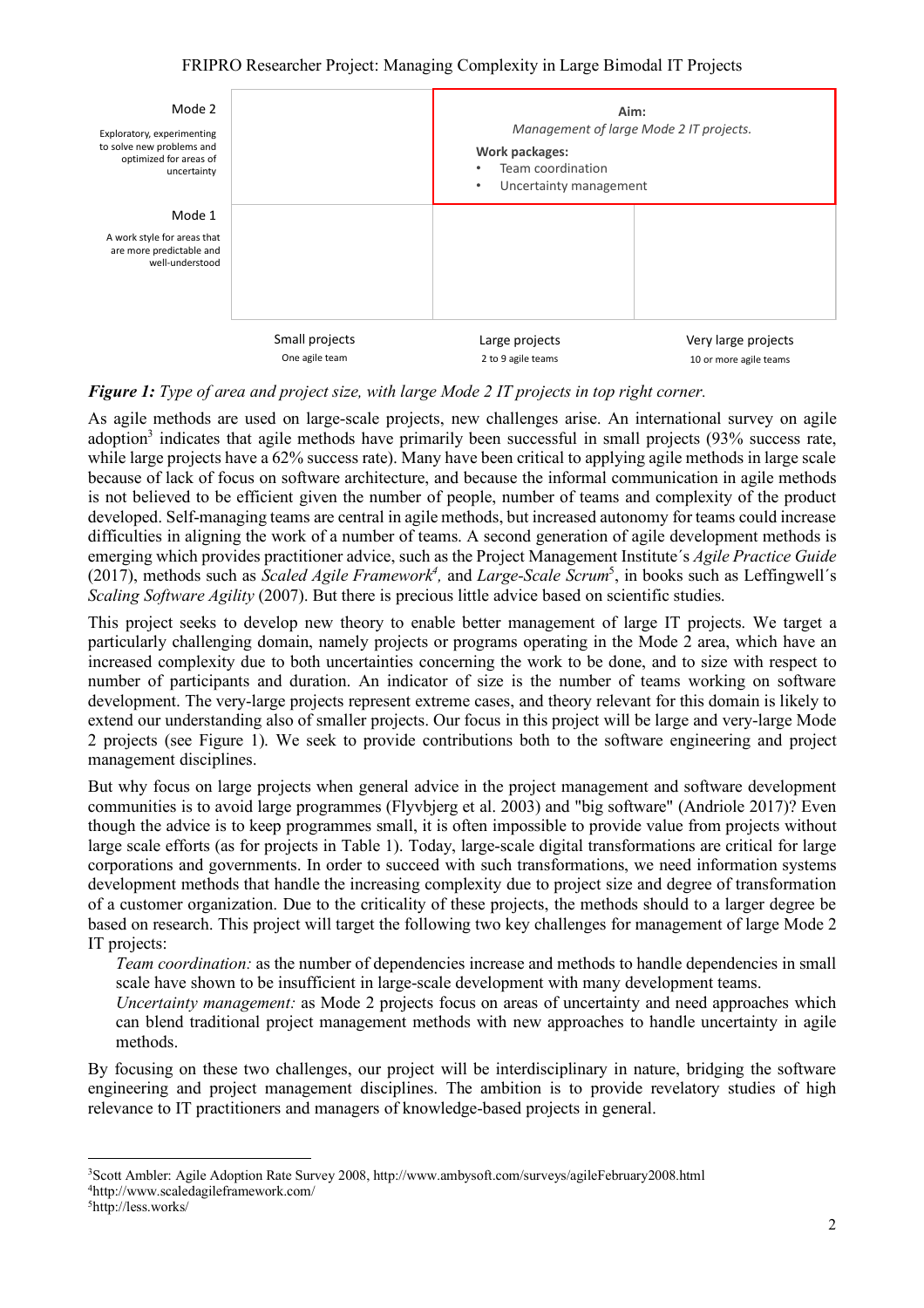#### *Challenge 1: Team coordination in large Mode 2 IT projects*

Coordination can be understood as "management of interdependencies between activities" (Malone and Crowston 1994) and coordination mechanisms are the organizational arrangements, which allow individuals to realize a collective performance (Okhuysen and Bechky 2009). Interdependencies include sharing of resources, synchronization of activities, and prerequisite activities. Basic mechanisms for coordination in management science (Mintzberg 1989) include: direct supervision, mutual adjustment, and standardization of work, outputs, skills and norms.

Agile methods de-emphasize traditional coordination mechanisms such as forward planning and extensive documentation (Strode et al. 2012) and mainly promote informal coordination (Xu 2009). Agile development methods "embrace" change by moving decision authority to the team level, making rough long-term plans and detailed short-term plans. In their article entitled "why Scrum works", Pries-Heje and Pries-Heje (2011) states that Scrum "requires very little time trying to foresee and negotiate the work flow and coordination mechanisms prior to actually conducting the work". They emphasize four artifacts that they believe are especially useful for coordination: The product backlog, the sprint backlog, the scrum board and the daily meetings.

In large-scale projects, however, a study on coordination breakdowns state that "*the success of software development projects depends on carefully coordinating the effort of many individuals across the multiple stages of the development process"* (Cataldo and Herbsleb 2013)*.* Prior studies on coordination of large-scale agile development have shown that arenas such as Scrum of Scrums are ineffective (Paasivaara et al. 2012), that lack of coordination can be traced back to misaligned planning on inter-team level (Bick et al. 2017), and that coordination happens through a number of arenas and change over time (Dingsøyr et al. 2018b, Dingsøyr et al. 2018c). A survey on coordination in large-scale software teams found respondents to hope for more effective and efficient communication and an emphasis on the importance of good personal relationships (Begel et al. 2009).

We need to develop a better understanding of coordination in Mode 2 IT projects, because:

- There is currently little advice on inter-team coordination available to practitioners in new frameworks for large-scale agile development such as *SAFe* and *LeSS*.
- Coordinating knowledge work is an important topic in project management, and software development is an extreme case of knowledge work with rapid changes in technology.
- Coordination is crucial for the success of complex large Mode 2 IT projects, and more effective ways of coordination will give large societal benefits.

One could argue that coordination is an old topic and that we know "enough" about the enabling mechanisms. However, the emergence of agile methods puts emphasis on new coordination mechanisms, and we have argued in a workshop paper that we need to rethink coordination on large-scale software development (Dingsøyr et al. 2018a). In particular, we need to develop our understanding of how coordination needs and practices change over time. We will therefore investigate the following research question:

*RQ1: How can coordination in Mode 2 IT projects be understood over time by drawing on coordination theories?*

## *Challenge 2: Uncertainty management in large Mode 2 IT projects*

Risk is predominantly perceived with a negative connotation, but risk is defined by the *Project Management Institute* as "an uncertain event or condition, that, if it occurs has a positive or negative effect on one or more project objectives" (Petit and Hobbs 2010). In the following we use the term *uncertainty management* as a broader term which draws attention to the need to understand variability in future activities (Duncan 1972).

In the 90ies, there was a concern within the software engineering community on the ability of software projects to deliver on time, cost and quality. Some used the word "software crisis" (Kraut and Streeter 1995). A study of risk factors (Keil et al. 1998) shows that key concerns for software projects were related to the customer. Since then, the response from the industry was to focus on flexibility by applying agile development methods which seek to reduce risks by frequent delivery, integration and dialogue with clients and users. This is a very different strategy than what is prescribed in the project management field in general, where most approaches focus on controlling uncertainty. Agile methods, however, seeks to cope with uncertainty through flexible management of projects (Dönmez and Grote 2018, Olsson 2006).

However, these methods were originally aimed at small, co-located teams making software that is not lifecritical (Conforto et al. 2014). Key characteristics of agile development is that development takes place in selfmanaged teams, that the main design decisions (the architecture of the system to be developed) is to emerge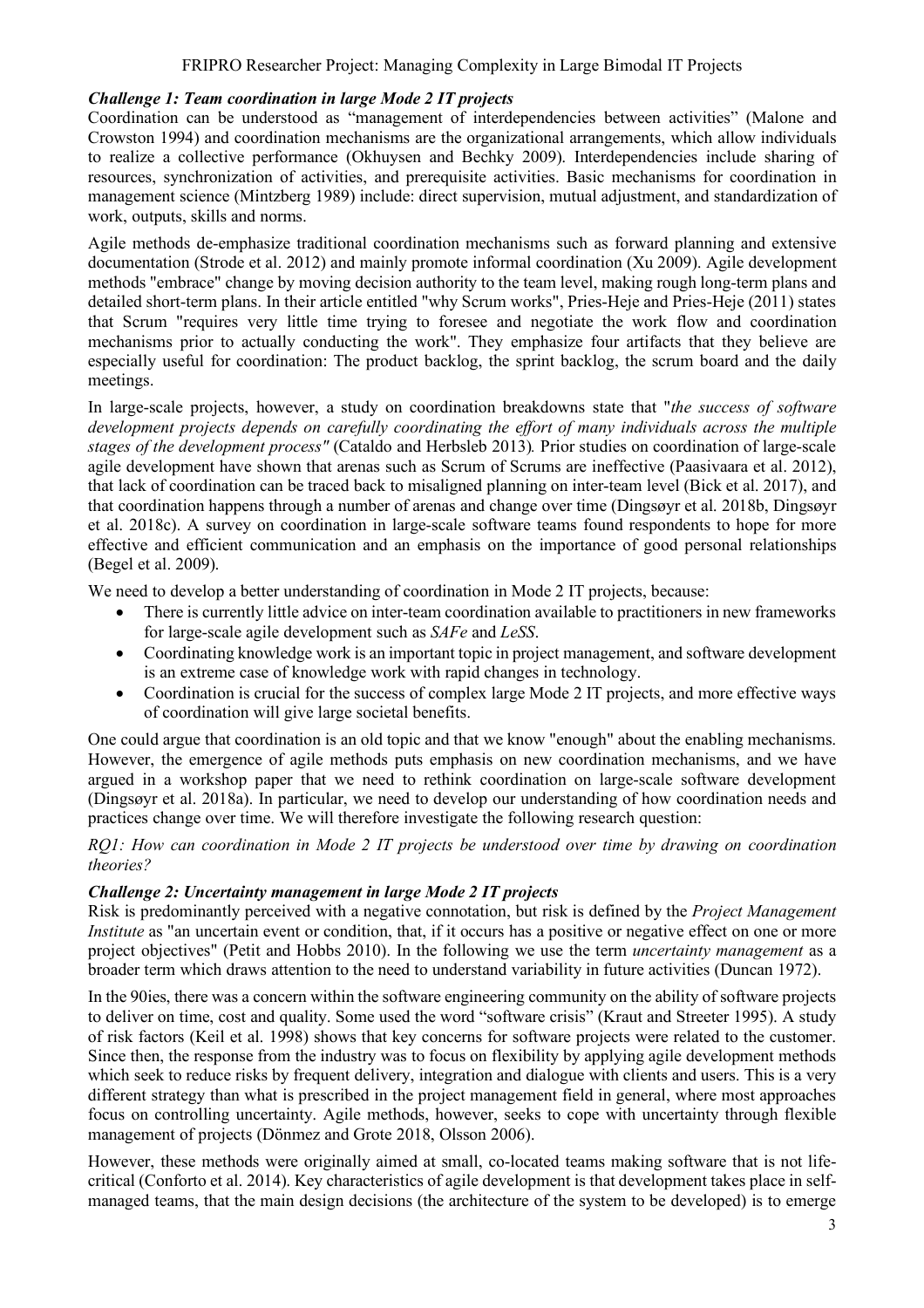rather than to be the result of up-front design, and that users are involved in the development process through taking part in demonstrations such as in the Scrum development process, or through the practice of "customer on site" in extreme programming (Beck and Andres 2004). These characteristics mean that uncertainty management to a large extent could be integrated in the daily work of the agile teams. Project uncertainty management has traditionally focused on efficiency, typically related to time, cost and scope. However, agile methods integrate work on both efficiency and effectiveness to a larger extent than other large projects. This means that established uncertainty management techniques are not directly transferable to *Mode 2* IT projects.

We need to develop a better understanding of uncertainty management in Mode 2 IT projects, because:

- While agile methods include a number of implicit measures to handle risks and opportunities in smallscale agile development (Odzaly and Des Greer 2014) it is an open question how this is handled in large scale.
- *Mode 2* IT projects are extreme cases of uncertainty in technology and customer organisation, and existing uncertainty management need to be adjusted to an agile environment.
- Managing uncertainty is crucial for the success of complex large Mode 2 IT projects.

But uncertainty management has been researched since the 90ies, why is there a need to further investigate this topic now? Agile approaches lead to new ways of managing uncertainty which have so far received little attention, in particular we have not been able to identify previous studies on management of uncertainty in large projects using agile methods. Agile software development need to stay agile even when it is moved to large scale projects, but there is also a need to have an overview of potential risks and to be able to utilise emerging opportunities. To do so, uncertainty management suitable for Mode 2 IT projects is needed. This project will investigate the following research question:

#### *RQ2: How are methods from traditional and agile development applied to manage uncertainty in Mode 2 IT projects over time?*

Answering the research questions stated will provide thorough insight into a field with few existing studies. The combination of a mature agile environment in Norway<sup>6</sup>, a leading research environment on agile methods and an established project uncertainty research environment enables studies that will have high impact in academia and industry. We will provide rich descriptions of projects that are unavailable to others and we can utilise a large amount of experiences from uncertainty management in a wide range of large projects. This project will contribute to improving software engineering research with respect to research rigour and the project management discipline with respect to relevance to the software development industry.

**Research Method:** One of the main advocates of case study research, Flyvbjerg, argues that "a discipline without exemplars is an ineffective one" (Flyvbjerg 2006). There are few existing studies of complex large IT projects with emphasis on information systems development. We will investigate the research questions in real-world projects, using an embedded case study design (Runeson and Höst 2009). We will use the research method extended case study (Burawoy 1998), which has been in use in other research fields, but is relatively unknown in software engineering and project management. The extended case study method puts emphasis on longitudinal observation and making a theoretical contribution. Case studies are particularly important to understand emerging phenomena such as agile development methods.

We will choose two large Mode 2 IT projects that satisfy our criteria for being large-scale (see page 2), and will be *extreme* cases, in size and complexity, and that follow an agile contract model such as the PS-2000 SOL.7 Case studies will be performed in two phases as shown in the project plan, with initial work on four pilot cases, and then selection of two for longitudinal studies. For the longitudinal studies, one case will be selected according to criteria for contributing to research on each work package topic, but we will also conduct data collection on the other topic (see section 3). Further, we require that the projects must take more than two years in order to do longitudinal studies, and we prefer projects that are co-located in order to avoid additional challenges related to geographical distribution or sociocultural distance in global projects.

Two potential cases are described in Table 1. The "Project 2" of the Norwegian Labour and Welfare Administration offers a unique opportunity to study one of the largest IT project in Norway so far, which will develop solutions for 21.000 employees, which provides money transfers and services to 2.8 million Norwegian citizens. This project will be followed by "Project 3" which is another potential case from 2019- 2020, and other potential cases are digital transformation projects for main companies and public institutions

 <sup>6</sup>Norway has the highest number of «certified Scrum Masters» per capita, and large discussion groups focusing on agile development like XP meetup in Oslo with over 1800 participants and XP/Agile Meetup in Trondheim with over 500 members. 7https://ps2000.wordpress.com/category/ps2000-sol/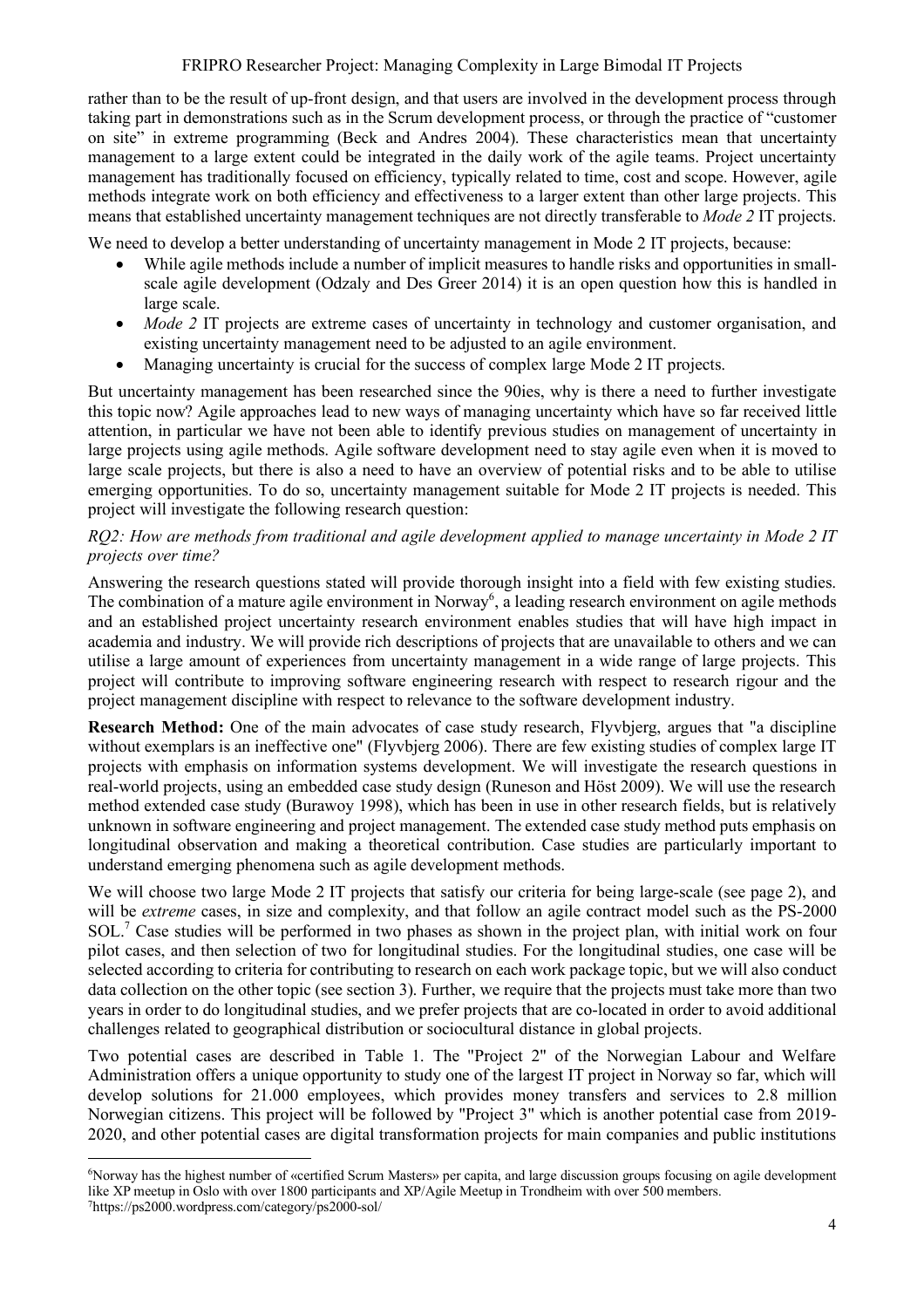in Norway such as Kongsberg Group, Norwegian Public Roads Administration, the Norwegian Tax Administration, Sopra Steria, Statoil, Telenor or members of *Project Norway* (see section 3)*.*

| <b>Project</b> | <b>Duration</b> | <b>Description</b>                                                                                                                                                                                                                                                                                                     |
|----------------|-----------------|------------------------------------------------------------------------------------------------------------------------------------------------------------------------------------------------------------------------------------------------------------------------------------------------------------------------|
| Project 2      | 2016-2019       | The Norwegian Labour and Welfare Administration will modernize their IT<br>infrastructure for EUR 140 million in the "Project 2". This is a partial continuation of the<br>"modernizing" project, which involved 17 development teams working in parallel using<br>agile development methods, but was stopped in 2013. |
| Project 3      | 2019-2020       | Final continuation of the "modernizing" project, expected to be a larger project than<br>"Project 2".                                                                                                                                                                                                                  |

*Table 1: Initial potential large-scale development projects for study.*

Data sources will be participant observation, interviews, focus groups as well as relevant archival data and metrics about the development process and product. Procedures of data collection will be defined in our case study protocol. We will not collect sensitive personal data, but recording interviews and observing participants will require informed consent and approval from the Norwegian Data Protection Official for Research.

The data will be analysed using several strategies as outlined by Langley (1999). Relevant strategies include the narrative, alternate template, grounded theory, visual mapping and temporal bracketing theory. We will follow a flexible research design, where we adjust theory use after we obtain a deep insight of the cases. High validity of our findings will be achieved through data source triangulation, methodological triangulation, having the data collection protocols reviewed by peer researchers, and by having data material and conclusions of studies presented to informants for member checking. Further, we will use alternative theories to explain findings (theory triangulation).

Why focus on case studies and not use other research methods? A common critique of case studies is that one cannot generalize findings, but as Flyvbjerg (2006) argues, generalization can be done through theory. In addition, case studies will provide critical insight for both industry and academia as examples with detailed descriptions of context. The first ethnographically inspired studies of XP practices by the Open University in the UK (Sharp and Robinson 2004) were central in overcoming scepticism to agile methods in industry and in academia. Readers of case studies can learn from previous cases through analysis of what is relevant for their own situation. But in addition to conducting case studies, this project will also nurture quantitative studies through engaging the international research community in submitting workshop contributions and articles to a journal special issue.

# **3. Project plan, project management, organisation and cooperation**

We describe main objectives, work organisation, participating research environments and national as well as international collaboration:

**Objectives:** The primary objective is to develop the software engineering and project management research disciplines by making both theoretical and methodological contributions in an area of vital importance for the society: *Management of large Mode 2 IT projects.*

Secondary objectives:

- *1. Provide revelatory empirical studies of how teams are coordinated in complex large IT projects, and explain the findings using relevant theories.*
- *2. Provide revelatory empirical studies of how uncertainties are managed in complex large IT projects, and explain the findings using relevant theories.*
- *3. Collaborate actively with leading international software engineering and project management environments.*
- *4. Disseminate knowledge to the wider research community by publishing in top international journals and conferences.*
- *5. Organize a workshop at a major international conference on managing complexity in large bimodal IT projects.*
- *6. Publish a special issue on managing complexity in large bimodal IT projects in a top international journal.*

The project work is divided into the following four work packages: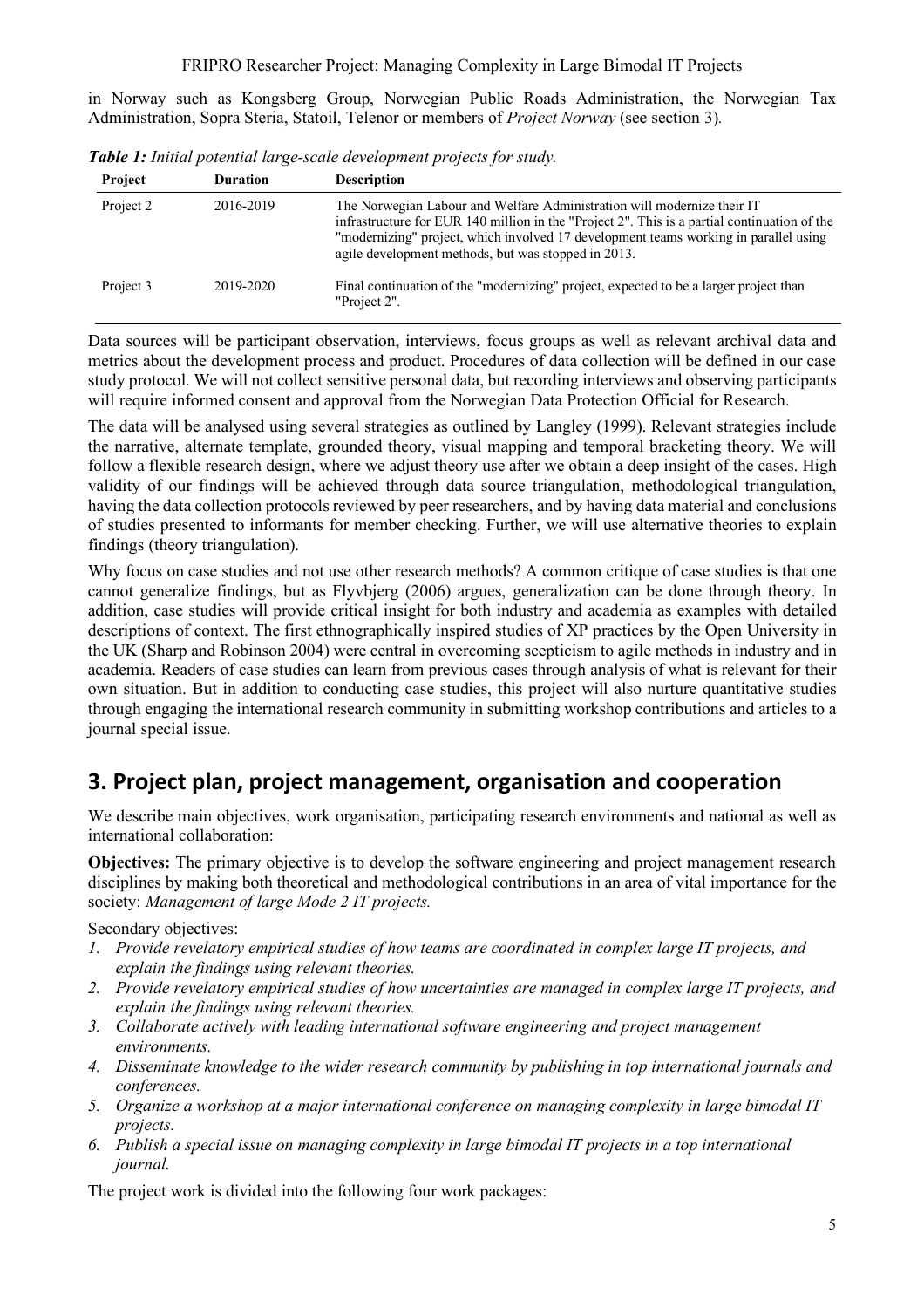#### **WP1: Project management WP leader: Dr. Torgeir Dingsøyr**

## **Objective:** To carry out the management, coordination and reporting activities in the project necessary to:

- Ensure effective implementation of project activities in line with the guidelines from the Research Council and the Project Contract.
- Handle deviations from plans, exploit opportunities, and take proper actions to reach the main objectives.

#### **Description of work**

- Constitute and run the project management.
- Manage the administrative tasks of the project, including communication and progress reporting to the Research Council.
- Coordinate the research activities in the project.

#### **Deliverables**

- Project plan, dissemination plan, web site and publication strategy.
- Progress status reports every six months and quarterly blog postings on progress.
- Application to the European Research Council *Advanced Grant* on coordination and uncertainty management.

#### **WP2: Team coordination WP leader: Dr. Torgeir Dingsøyr**

**Objective:** To synthesize prior knowledge on and extend this knowledge through longitudinal embedded case studies. Develop theory to explain the fundamental mechanisms that enable team coordination in complex large bimodal IT projects.

#### **Description of work**

- Synthesize findings from studies identified in the literature.
- Conduct case studies in two large-scale development projects, lead the study of one case.
- Active international collaboration through conducting studies, co-authoring articles.
- Lead editing of a journal special issue.

#### **Deliverables**

- 2 journal articles from case studies.
- 3 conference papers: covering aspects not reported in the above articles.
- 1 popular scientific article in magazine.
- 1 journal special issue (and introduction article).

## **WP3: Uncertainty management WP leader: Dr. Nils Brede Moe**

**Objective:** To synthesize prior knowledge on and extend this knowledge through longitudinal embedded case studies. Develop theory to explain how uncertainty management influence the development process complex large bimodal IT projects.

#### **Description of work**

- Synthesize findings from studies identified in the literature.
- Conduct case studies in three large-scale development projects, lead the study of one case.
- Active international collaboration through conducting studies, co-authoring articles and co-organizing workshops.

#### **Deliverables**

- 2 journal articles from case studies.
- 3 conference papers: covering aspects not reported in the above articles.
- 1 popular scientific article in magazine.

### **WP4: Research education WP leader: Prof. Bjørn Andersen**

**Objective:** To educate researchers and practitioners on large bimodal IT projects.

#### **Description of work**

- Recruit a highly qualified postdoc candidate, giving priority to recruiting women.
- Involve master's degree students in the research topics in the project.
- Incorporate research findings from the project in courses at the Norwegian University of Science and Technology. **Deliverables**
- 2 teaching cases published in international journals such as the *Project Management Journal.*
- Education material at master's and PhD levels.
- 5 master's degree theses.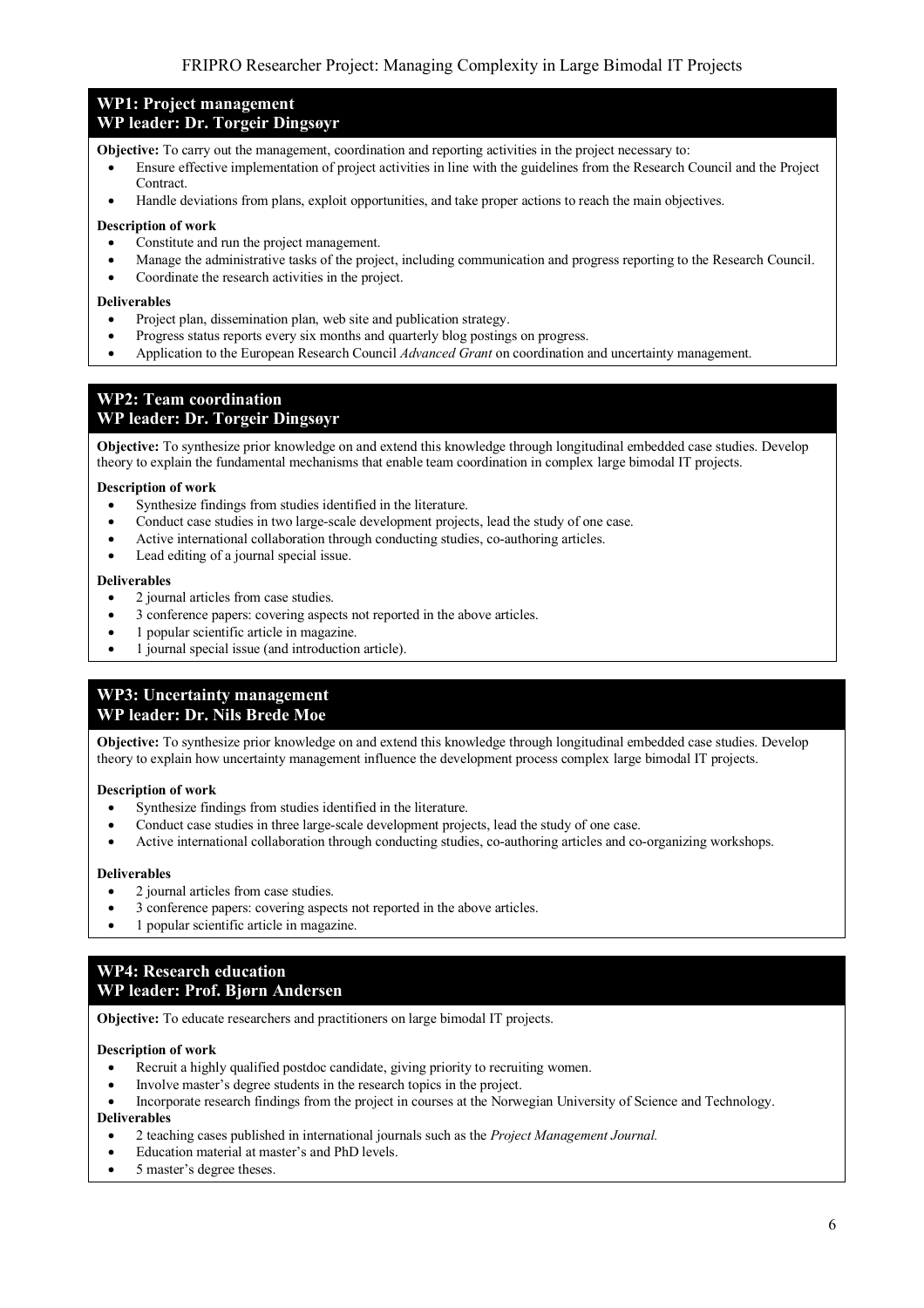**Milestones:** Main milestones in the project will be the following (aggregated numbers for publications):

| Month $3$ :  | Agreements with two pilot cases, application to Norwegian Data Protection Official for<br>Research approved. Initial case study protocol developed.                                                |
|--------------|----------------------------------------------------------------------------------------------------------------------------------------------------------------------------------------------------|
| Month $6$ :  | Two pilot case studies completed, selection of one case for longitudinal studies with<br>primary focus on <i>team coordination</i> and secondary focus on <i>uncertainty management</i> .          |
|              | Case study protocol complete and reviewed by international partners. Suggestion for<br>workshop at international conference submitted.                                                             |
| Month $15$ : | Agreements with two new pilot cases. 1 paper published at international conference.                                                                                                                |
| Month 18:    | Selection of case for longitudinal study with primary focus on <i>uncertainty management</i><br>and secondary focus on <i>team coordination</i> . 3 papers published at international conferences. |
|              | Workshop conducted at international conference.                                                                                                                                                    |
| Month $30$ : | First embedded case studies completed. 2 journal articles published, 5 papers published at<br>international conferences.                                                                           |
| Month $42$ : | Second case study completed. 4 journal articles published, 6 papers published at<br>international conferences.                                                                                     |
| Month 48:    | Special issue published in major international journal. All publications delivered from the<br>project. Knowledge developed reported to relevant governmental institutions and industry            |

The main risk in this project is the quality of the cases selected for study. We show potential cases in Table 1, where we already have established relations. Further, we have relations to many of the main software development environments in Norway through other projects (described below), which can then replace the cases if a case project should be terminated or show not to provide novel contributions. To assess quality of cases and build relations, we plan to conduct 4 pilot case studies where we study all the themes of the project, and then select 2 cases for extensive longitudinal studies.

associations.

The project will be led by the process improvement group at SINTEF Digital, in collaboration with researchers in *Project Norway* at the Norwegian University of Science and Technology (NTNU). We briefly describe each environment and their involvement:

*The software process improvement group, SINTEF:* The group has in particular focused on agile methods and software process improvement and has been ranked as the most active research environment in the world on agile development methods (Chuang et al. 2014). Chief scientist Dr. Torgeir Dingsøyr will be project manager (see attached CV for project management experience), senior scientists Dr. Nils Brede Moe will be responsible for work package 3, and Dr. Knut Rolland involved in research tasks in work packages 2 and 3. The project manager will be responsible for administrative matters in the project, and will report to research director Dr. Maria Bartnes.

*Department of Mechanical and Industrial Engineering*, Norwegian University of Science and Technology hosts *Project Norway* as of the main environments on project management at the university. Prof. Bjørn Andersen is an internationally recognized expert in project management and has been researching project management issues since 1995; he will manage work package 4. Prof. Nils Olsson has extensive experience as a consultant, research scientist, and manager. The consulting experience include risk manager assignments in IT projects and mega projects for Ernst & Young and DNV GL. Prof. Olsson will be involved in research tasks in work package 3.

SINTEF is currently running a related project as main contractor and in collaboration with NTNU: The *Agile 2.0* competence-building project (Project manager: Chief scientist Dr. Torgeir Dingsøyr, NOK 25 million, 2014-2020) funded by the Research Council of Norway and companies Kantega, Kongsberg Defence&Aerospace, Sopra Steria and Sticos. The project conducts action research and company-spanning studies on distributed, large-scale and safety-critical agile development

**National cooperation:** In addition to the collaboration between SINTEF and NTNU, these research environments have extensive collaboration with the University of Oslo (Prof. Dag Sjøberg) and the University of Bergen (Prof. Bjørnar Tessem). This collaboration has been particularly fruitful in investigating the same topics by triangulating on method such as quantitative methods in studies with the University of Oslo or having presence in several cities in order to follow a project from several sites as with an ongoing collaboration with the University of Bergen. Prof. Bjørn Andersen is the manager of *Project Norway* which is a research-based collaboration hosted at the Norwegian University of Science and Technology. The purpose of the center is to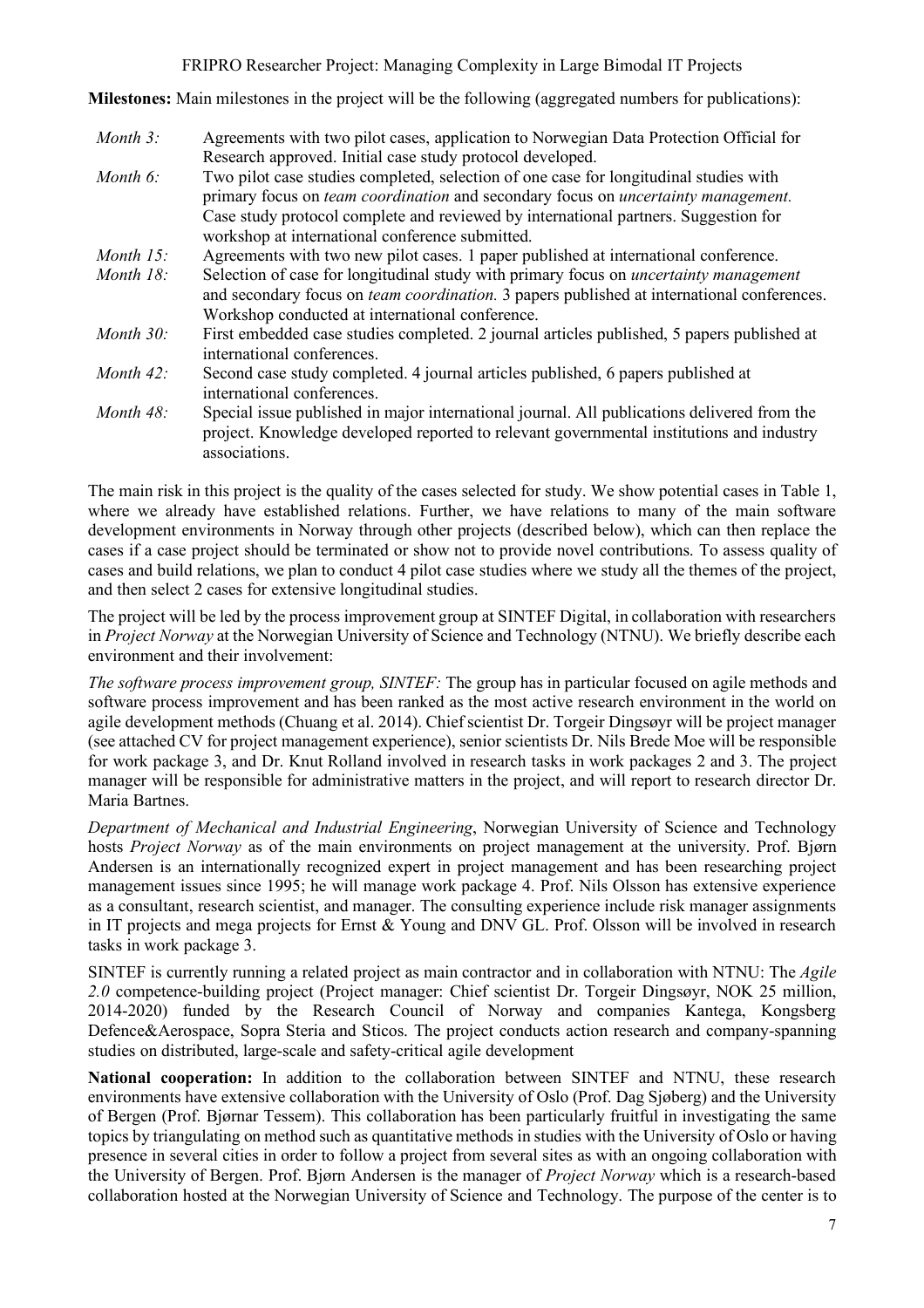develop and distribute new knowledge within project-based activity through research, cooperation, and knowledge sharing between public and private sector industry and academic institutions. This research proposal is aligned with interests of participating organizations. Project Norway has previously initiated research on agility in other sectors than software and on uncertainty management in the civil engineering sector. Uncertainty management has for a long time been one of the key focus areas of project management research at NTNU.

**International cooperation:** This project will increase existing ties with international partners. These partners represent leading institutions in this field from Ireland, USA, Canada and Sweden. We are working on a journal extension of an article to the *International Conference on Information Systems* on large-scale agile development with Prof. Fitzgerald and Dr. Stool at Lero (Irish Software Research Centre), this project will allow us to continue this collaboration. In 2012, we co-edited a special issue in the *Journal of Systems and Software* with Prof. Sridhar Nerur at the University of Texas. His focus on theory in explaining agile methods will be of immense value in this project. Prof. Yvan Petit is part of the Project Management Research Chair and a professor at ESG UQAM in Montreal, Canada, He is currently editing a special issue in the *Project Management Journal* on agile approaches (to appear in 2018) and has recently published on the topic of Scaling Agile. He was on a research stay at SINTEF in 2017 and will be involved in co-authoring articles in this project. Another ongoing collaboration is with one of the leading software engineering environments in the world at Blekinge Institute of Technology in Sweden. Prof. Darja Šmite is leading a project on *Governance in largescale distributed agile software development* (2017-2019) with large companies such as Ericsson and Telenor as partners. Dr. Nils Brede Moe and Prof. Darja Šmite have previously written articles on large development projects at Ericsson. We will both continue writing articles and organizing workshops as collaboration between the projects. Further, partners will assist in designing and conducting studies, organizing open project seminars and editing a journal special issue. They will regularly visit SINTEF as guest researchers, and the Norwegian project participants will visit their institutions. The partners will take the following roles in collaboration:

| <b>Name</b>            | <b>Institution</b>                          | Role                                                                                                                     |
|------------------------|---------------------------------------------|--------------------------------------------------------------------------------------------------------------------------|
| Prof. Brian Fitzgerald | University of Limerick, Ireland             | Empirical studies of large-scale agile development, in particular<br>method tailoring and coordination.                  |
| Prof. Sridhar Nerur    | University of Texas, USA                    | Theory development, team coordination and sociotechnical<br>systems.                                                     |
| Prof. Yvan Petit       | Université du Québec à Montréal,<br>Canada  | Uncertainty management, agile approaches in project<br>management.                                                       |
| Prof. Darja Šmite      | Blekinge Institute of Technology,<br>Sweden | Empirical studies of large-scale global software development<br>projects, in particular governance of large IT projects. |

*Table 2: Names, institutions and roles for collaborating partners in the project.*

# **4. Key perspectives and compliance with strategic documents**

**Relevance and benefit to society:** How to manage large Mode 2 IT projects is a vital question for companies developing software. In this project we will increase the understanding of such complex projects by providing in-depth longitudinal studies of two key themes in managing such projects: large-project team coordination and uncertainty management.

Answering the research questions stated previously will provide thorough insight into a field with few existing studies. The combination of a mature agile environment in Norway and a leading research environment on both agile methods and uncertainty management enables studies that will have high impact in academia and industry. We will provide rich descriptions of practices that are unavailable to others.

Norway needs leading international research environments to secure a highly competent and productive software sector. SINTEF is an applied research institute with a mission to deliver relevant research results to the Norwegian software sector. The companies in this sector emphasize that collaboration with the leadingedge expertise in the project is essential for their business, as R. Glass expressed: "Here's a message from software practitioners to software researchers: We need your help. We need some better advice on how and when to use methodologies" (Glass 2004). This project will develop knowledge that is critical for the success of projects that are of vital importance to the private business and the society at large.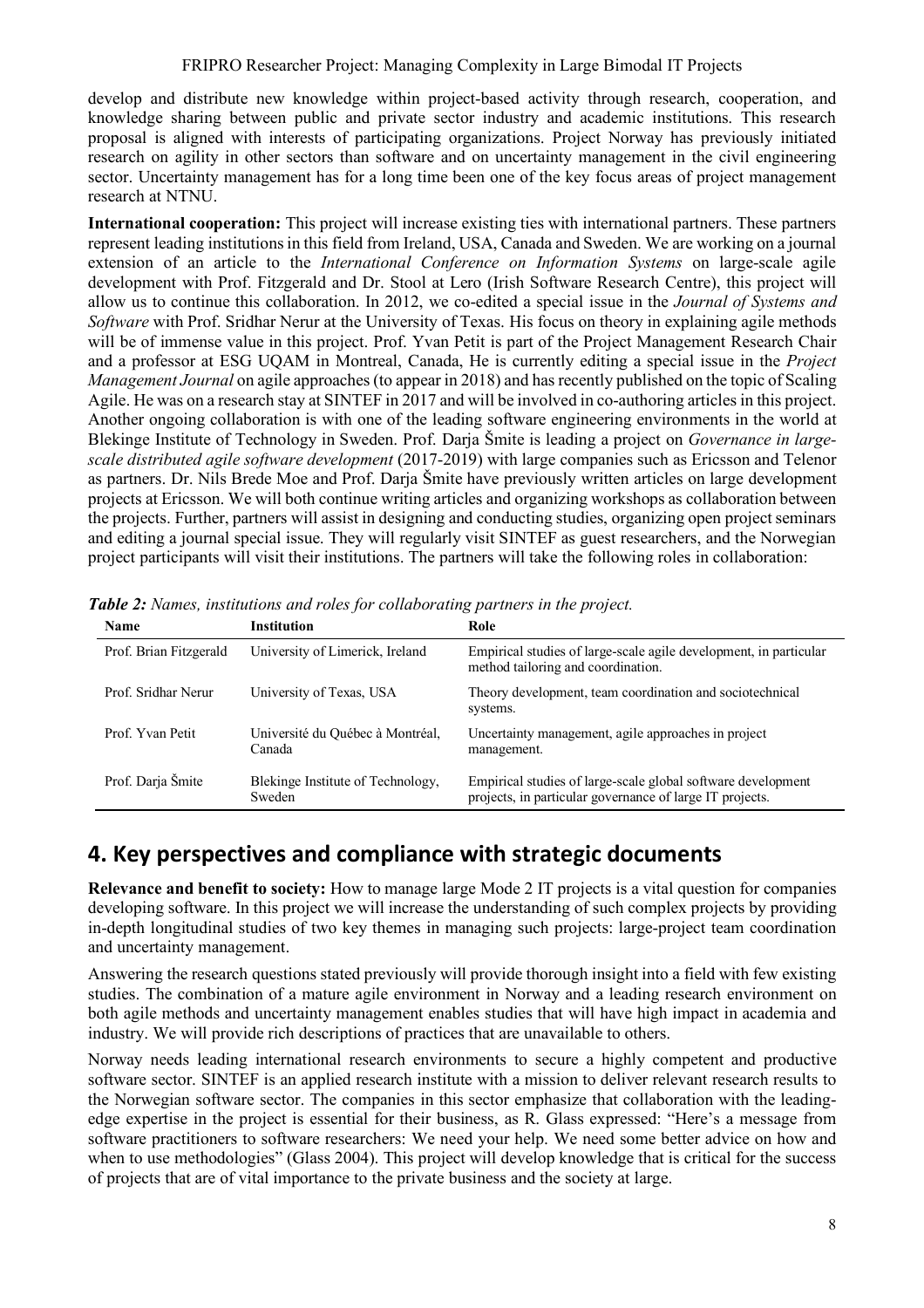In addition to the benefits for the participating cases and the software sector, the knowledge developed in this project will be important for project management in other disciplines such as engineering and construction, which are taking up similar work practices as the software sector for example using concurrent engineering and lean construction.

*Other benefits are:* First, improved software projects will give end-users of software systems earlier solutions with higher quality. For example, the current reform in the Norwegian Labour and Welfare Administration is highly dependent on software. Second, focus on agile development principles will affect the quality of working life for developers; the principles extend the Scandinavian organization of work. Third, the project will strengthen focus on empirical research in the fields of software engineering and project management, which will have a large impact in advancing the fields. The position as one of the countries with most mature use of agile methods, and one of the main international research environments provides a unique possibility for ground-breaking studies in Norway, to make management of large Mode 2 IT projects more knowledge-based.

*Environmental impact:* The direct environmental impact of the project is due to travel. We will exploit virtual collaboration technology as much as possible, which we expect will reduce the impacts of travel by 20%.

*Ethical perspectives:* All empirical studies in the project will be conducted according to the guidelines of the National Committee for Research Ethics in Science and Technology.8 The data collection will be done in accordance with requirements from the Norwegian privacy ombudsman for research.<sup>9</sup>

*Gender balance and recruitment of women:* In accordance with the actions defined by the Research Council for promoting gender equality,<sup>10</sup> we will treat the issue of gender mainstreaming by giving equal consideration to the life patterns, needs, and interests of both women and men. There is a consistent lack of female engineers and scientists in Norway. The project members are aware of the ways to comply with gender related differences. NTNU has long tradition on supporting females' engagement with technology, in particular the program Women in Technology (http://www.ntnu.no/jenter) will be used to further disseminate and ensure a balanced gender perspective.

# **5. Dissemination and communication of results**

With this project, we seek to develop an internationally recognized environment in the borderline between the software engineering and project management disciplines. To reach this goal, we have ambitious plans for scientific publication:

| <b>Type of publication</b>                                   | 2020 | 2021 | 2022 | 2023 | 2024 | Total |
|--------------------------------------------------------------|------|------|------|------|------|-------|
| Articles in leading international peer-reviewed journals     |      |      |      |      |      | O     |
| Papers at international peer-reviewed academic conferences   |      |      |      |      |      | O     |
| Popular scientific articles in magazines                     |      |      |      |      |      |       |
| International research workshop                              |      |      |      |      |      |       |
| Special issue in leading international peer-reviewed journal |      |      |      |      |      |       |

For journal articles, we will target top software engineering and project management journals which offer open access publication such as *IEEE Transactions on software engineering, Information and Software Technology*  and the *Journal of Systems and Software, International Journal of Project Management* and *Project Management Journal*. For academic conferences, we will both target the *International Conference on Software Engineering* and the *IRNOP project management conference,* as well as conferences that focus particularly on agile software development, such as the *International Conference on Agile Development ("XP").* As for magazines, we will primarily aim at *IEEE Software* and *IEEE IT Professional*, which have broad readerships in the software industry.

 <sup>8</sup> The National Committee for Research Ethics in Science and Technology, see http://www.etikkom.no/retningslinjer

<sup>9</sup> See http://www.nsd.uib.no/personvern/om/english.html

<sup>&</sup>lt;sup>10</sup> See Handlingsplan for likestilling i FoU-sektoren (Action plan for gender equality in research and education).